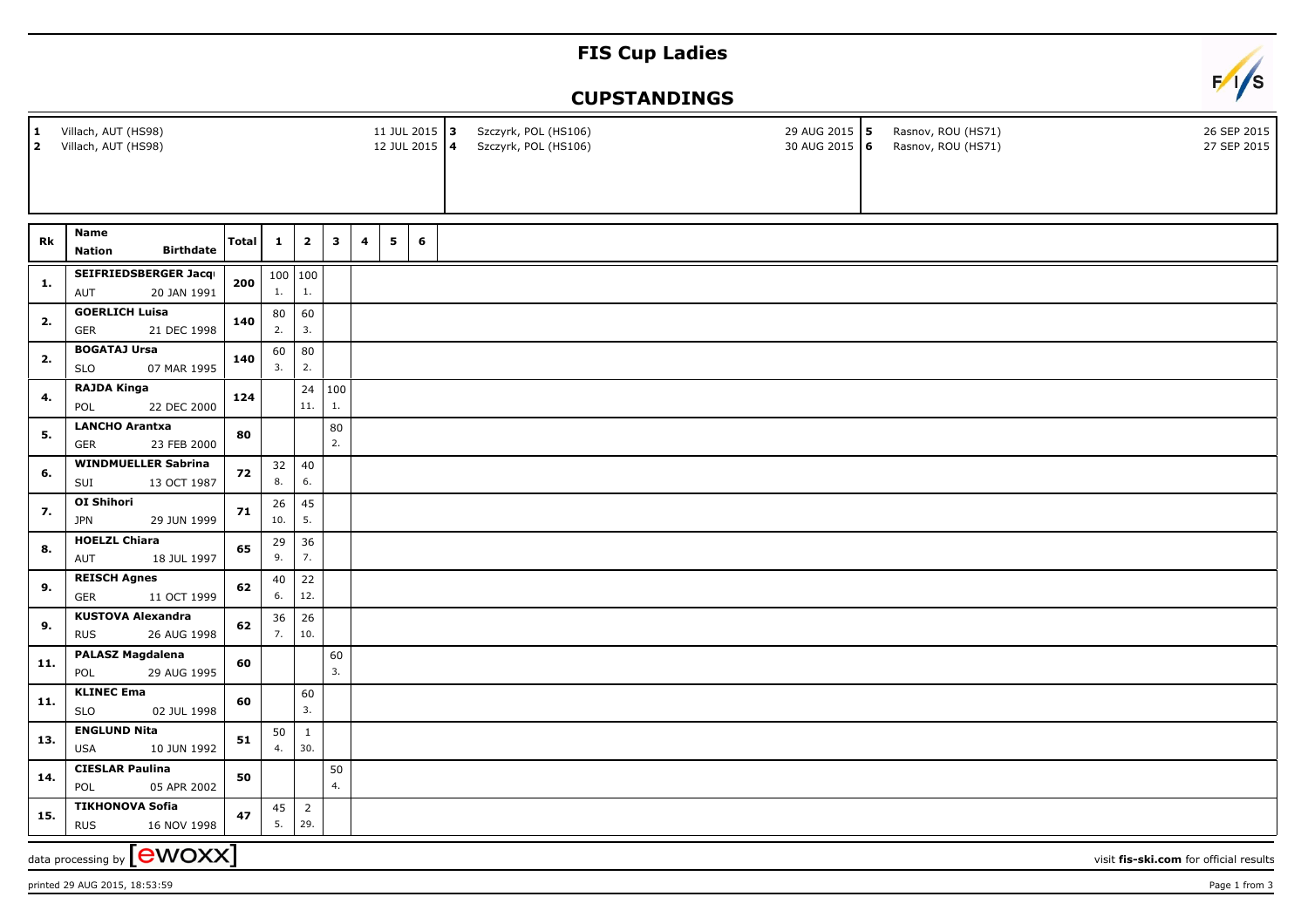| Rk  | Name<br><b>Birthdate</b><br>Nation                    | <b>Total</b> | $\mathbf{1}$                   | $\overline{2}$ | $\mathbf{3}$ | 4 | 5 | 6 |  |
|-----|-------------------------------------------------------|--------------|--------------------------------|----------------|--------------|---|---|---|--|
| 16. | <b>SZWAB Joanna</b><br>POL<br>17 FEB 1997             | 45           |                                |                | $45\,$<br>5. |   |   |   |  |
| 17. | <b>PESATOVA Zdena</b><br>CZE<br>18 JAN 1999           | 44           | $24 \mid 20$<br>11.            | 13.            |              |   |   |   |  |
| 17. | <b>TEPES Anja</b><br>27 FEB 1991<br><b>SLO</b>        | 44           | $15 \mid 29$<br>16.            | 9.             |              |   |   |   |  |
| 19. | <b>ZHUKOVA Anna</b><br><b>RUS</b><br>12 APR 1999      | 40           |                                |                | $40\,$<br>6. |   |   |   |  |
| 20. | <b>RAUDASCHL Elisabeth</b><br>AUT<br>07 NOV 1997      | 38           | $20 \mid 18$<br>13. 14.        |                |              |   |   |   |  |
| 21. | <b>TRAMBITAS Andreea Dia</b><br>ROU<br>31 MAY 2000    | 36           |                                |                | 36<br>7.     |   |   |   |  |
| 22. | <b>KARPIEL Kamila</b><br>POL<br>22 NOV 2001           | 32           |                                |                | 32<br>8.     |   |   |   |  |
| 22. | <b>IWASA Haruka</b><br>12 APR 1996<br>JPN             | 32           |                                | 32<br>8.       |              |   |   |   |  |
| 24. | <b>HUBER Julia</b><br>AUT<br>29 NOV 1998              | 31           | $16 \mid 15$<br>15.            | 16.            |              |   |   |   |  |
| 25. | <b>HARALAMBIE Daniela</b><br>ROU<br>14 AUG 1997       | 30           | 14<br>$17. \mid 15.$           | 16             |              |   |   |   |  |
| 26. | <b>VOROS Virag</b><br><b>HUN</b><br>12 JUL 1999       | 29           |                                |                | 29<br>9.     |   |   |   |  |
| 26. | <b>STEFANUTA Bianca Elena</b><br>ROU<br>21 MAY 1998   | 29           | $\overline{\mathbf{3}}$<br>28. |                | 26<br>10.    |   |   |   |  |
| 28. | <b>KRAUS Henriette</b><br><b>GER</b><br>30 JAN 1999   | 28           | 18 10<br>14.   21.             |                |              |   |   |   |  |
| 29. | <b>KRIZNAR Nika</b><br><b>SLO</b><br>09 MAR 2000      | 26           | 22<br>12.   27.                | $\overline{4}$ |              |   |   |   |  |
| 30. | <b>WATANABE Minami</b><br>05 SEP 1997<br><b>JPN</b>   | 25           | $12 \mid 13$<br>$19.$ 18.      |                |              |   |   |   |  |
| 31. | <b>DRONIAK Khrystyna</b><br><b>UKR</b><br>06 JUL 1999 | 24           |                                |                | 24<br>11.    |   |   |   |  |
| 32. | <b>MAURER Nicole</b><br>CAN<br>28 JAN 2000            | 23           | 9<br>22.   17.                 | 14             |              |   |   |   |  |
| 33. | <b>KIL Joanna</b><br>POL<br>09 JUL 2000               | 22           |                                |                | 22<br>12.    |   |   |   |  |
| 33. | <b>NARITA Kaede</b><br><b>JPN</b><br>12 SEP 1995      | 22           | $13 \mid 9$<br>18.             | 22.            |              |   |   |   |  |

data processing by **CWOXX** visit **fis-ski.com** for official results